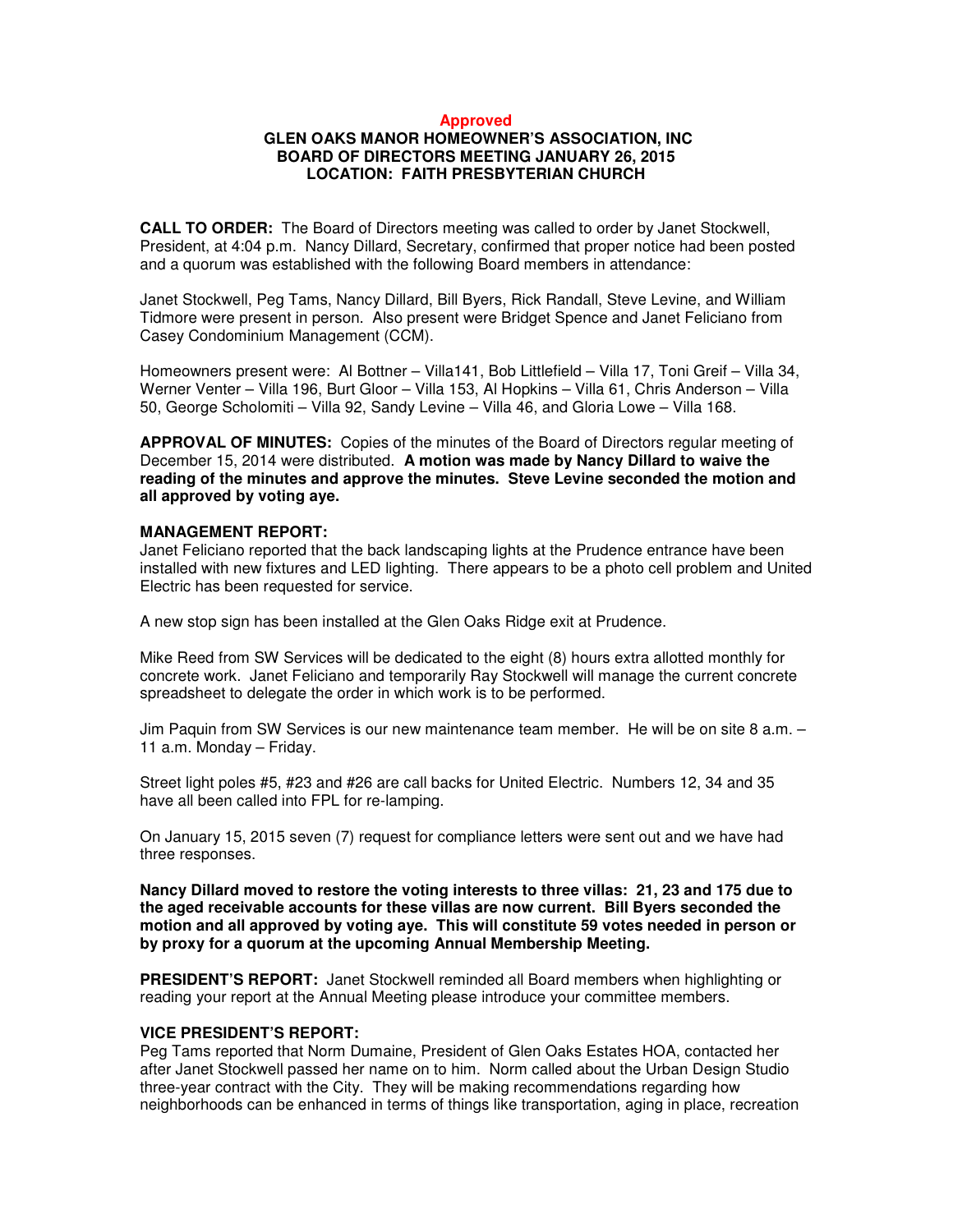and parks, services needed by residents, etc. They will meet with representatives from the Glen Oaks properties on Feb 11, 2015 to get our ideas and feedback; then they will do an audit walk through our area and make recommendations. The idea is to create a new kind of zoning code that is form-based rather than use-based. Glen Oaks Estates and Ridge are planning to attend. Peg Tams will attend the first meeting. She would like another Board member to be the lead person from our community as we go forward.

**SECRETARY'S REPORT:** Nancy Dillard reported that Susan Hopkins and Toni Greif have volunteered for the Welcome Committee.

Additionally, we need a Nominating Chair to announce at the 2015 Annual Meeting. The Board will approach volunteers at the Annual Meeting. Burt Gloor will help look for a 2015 Nominating Committee Chair.

# **TREASURER'S REPORT:** 1. December 31, 2014 Financials Operations \$ 65,220.21 (38 % in money market funds) Reserve **\$** 438,798.57 (100% in money market funds) Prior Yrs Fund Balance \$ 66,208.92 2. October Expenses Operations: Labor 1240.00 Lawn Services 10,564.53 Landscape Restoration 815.50 Fence Repairs 00.00 Security/Lighting 278.00 Grounds Maint & Repairs 823.83 Irrigation Repairs 2,638.79 Tree Trim & Removal 00.00 Lake Maintenance 104.00 Backflow inspections 2,316.00<br>Electric 505.58 **Electric** Water – Irrigation 19.20 Management Fee 1,704.00 Postage & Other 320.66 Newsletter 792.07 Legal Services 818.98 Insurance – Property/Liability 532.70 Bank Fees 00.00 Transferred to Reserve 16,500.33 Reserve: Villa Infrastructure Maint. **3,860.00** Painting Expenses 47,940.50 Driveway Repairs 5,942.00

Bill Byers reported the Board budgeted \$136,092.00 for reserves expenditures this year and the Board approved \$103,280.00 in reserve expenses year to date and this realizes a cushion. As far as the Gazebo inspection completed in the fall, a reinspection will be scheduled for 2016.

### **ARCHITECTURE COMMITTEE REPORT:**

Sidewalk Repairs 888.00

William Tidmore presented an Architectural Approval Form for Villa 10 to install a new utility fence within 11' of the courtyard wall in compliance with Architectural Standards. **William Tidmore made the motion to approve the request as presented. Steve Levine seconded the motion and all approved by voting aye.**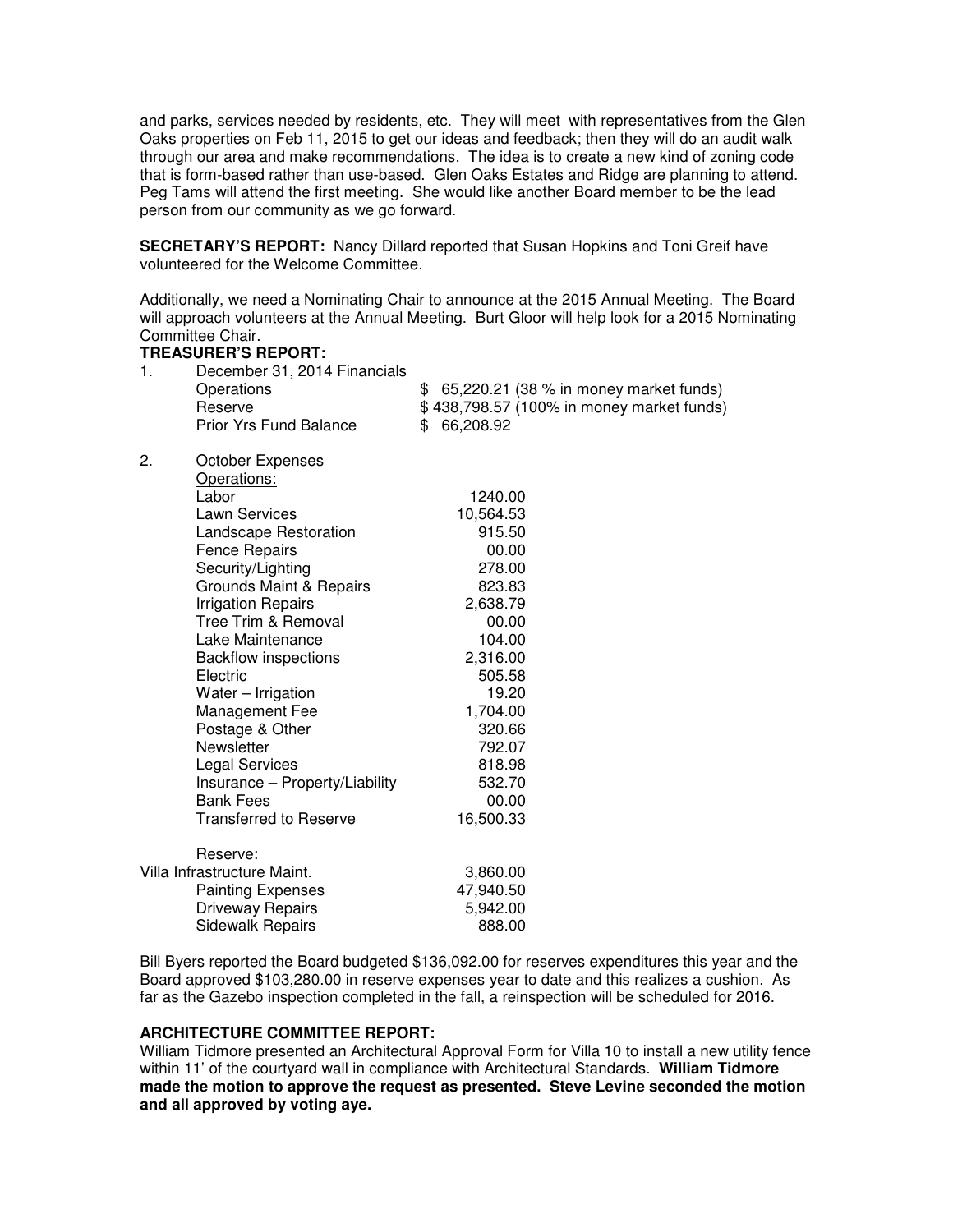William Tidmore presented an Architectural Approval Form for Villa 155 to install a new utility fence across the entire width of the courtyard. **William Tidmore made the motion to approve the request as presented. Bill Byers seconded the motion and all approved by voting aye.** 

### **William Tidmore made a motion to rescind the solar panel approval for Villa 35 granted at the December 2014 meeting as the owners did not apply for the FPL rebate. Bill Byers seconded the motion and all approved by voting aye.**

The question was raised regarding the drainage issue at Villa 61 and whether the alternate solution to reduce the berm was feasible. William Tidmore stated that he would meet with Rick Randall and Steve Levine to examine the work required. At this time, the owner of Villa 50 stated that he is experiencing similar drainage issues and presented a bid for correction of the issue. The group will look at his issue at the same time.

No Street Sign Project update at this time.

Front window shutter update: NSA has been on-site completing the installations. Some windows have white frames inside the brown shutters without prior Board approval and are visible from the street – Casey will inspect the property and note those windows with white frames observable from the street and report these findings back to the Board for review. William Tidmore noted that the white frames can be painted with brown PVC paint from Benjamin Moore.

### **LANDSCAPE COMMITTEE REPORT:**

Rick Randall reported he is waiting to hear further information from the conversation between the Sarasota City arborist, Nigel Whiet, and the hired Arborist Alex Driscoll for direction for Villa 90's tree. A City permit for removal of the tree has been issued.

Janet Stockwell suggested the Urban Design Studio consider a mature tree replacement program.

### **MAINTENANCE COMMITTEE REPORT**:

**Steve Levine made a motion to approve the staging of pool paver pallets on the courtyard construction area of Villa 34 (rather than the driveway to prevent the slab from cracking) for two weeks weather permitting. Nancy Dillard seconded the motion and all approved by voting aye.** An approval sign will be affixed.

Advanced Drain and Hydro has examined the storm drain issues along Court 2 North and submitted a proposal to clear the pipe and also a separate proposal to fabricate a stronger grate at the top of the weir and install a new fiberglass (DOT UV rated) baffle. **Steve Levine moved to accept Advanced Drain and Hydro's proposal for a total of \$5,220.00 provided this quote includes an adjustable baffle for the weir. Bill Byers seconded the motion and all approved by voting aye.** 

**OLD BUSINESS:** Traffic Control Committee – Henny McDowell and Peg Tams met and reported that the Police Chief, after consulting with the City Attorney, stated that the City can enforce speed limits and stop signs within GOM. The Police Chief, stated that if we submit the license plate number of a vehicle that is clearly speeding, the City can send a warning letter and that if we identify a location and time where speeding is a problem, they can send a patrol car to enforce the speeding or stop sign regulations. The committee will solicit additional members at the annual meeting and will prepare a survey for Board approval which will be distributed to the community. Based on the survey and other investigation, the committee will then make recommendations to the Board.

**NEW BUSINESS:** No new business at this time.

### **OWNER COMMENTS:**